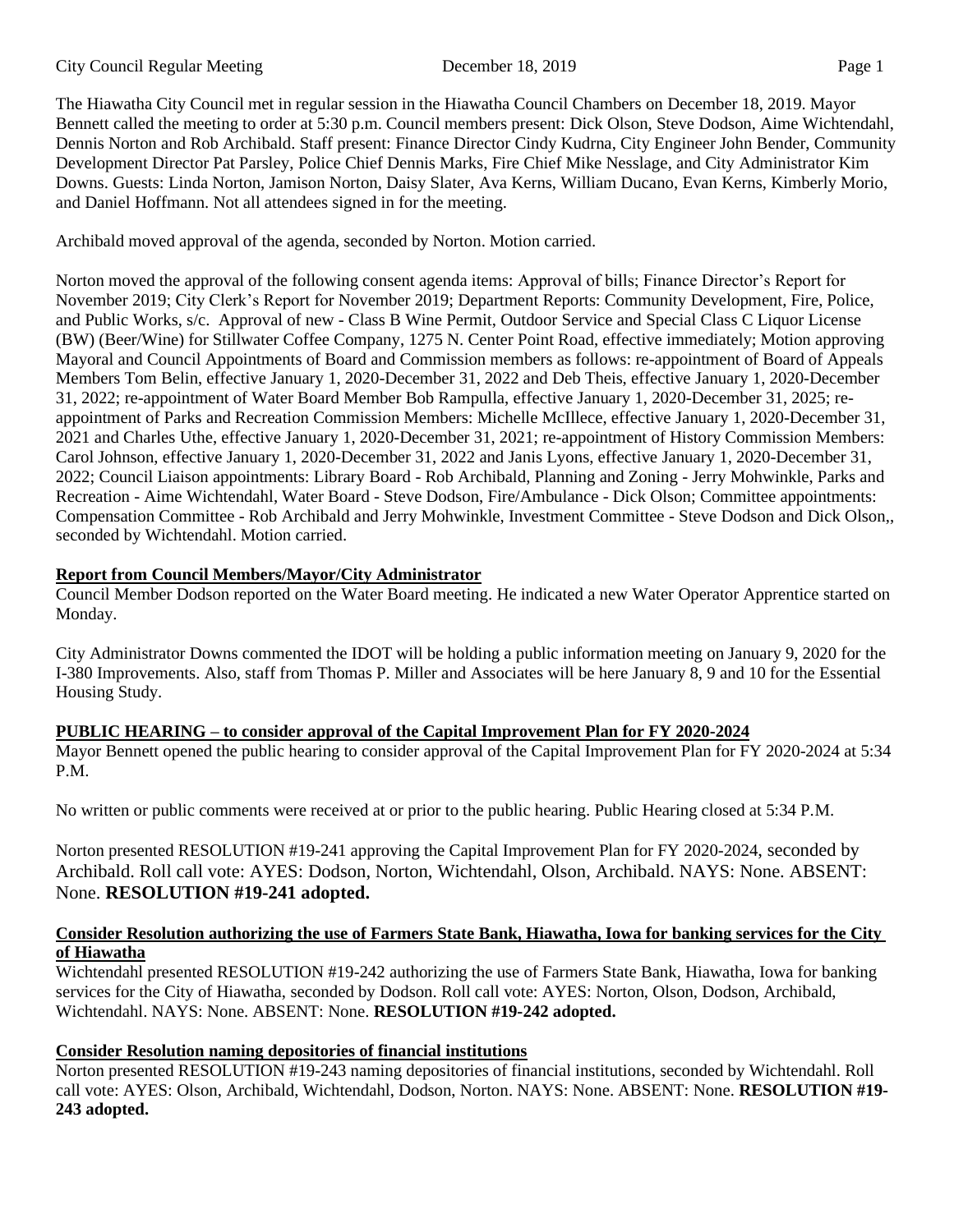## **Consider Resolution approving the creation of the property tax relief fund and reserve fund and authorizing utilization**

Olson presented RESOLUTION #19-244 approving the creation of the property tax relief fund and reserve fund and authorizing utilization, seconded by Dodson. Roll call vote: AYES: Wichtendahl, Dodson, Archibald, Olson. NAYS: None. ABSENT: None. **RESOLUTION #19-244 adopted.** 

### **Presentation by Fire Chief Mike Nesslage – updating council on Master Plan and Strategic Plan**

Fire Chief Nesslage presented a Master Plan and Strategic Plan update for council with an overview of the following items; there are 51 items listed in Master Plan report and 22 of those items we have made significant progress. Nearly all of the items in the report are ongoing and once complete, they need to be kept updated. Some of the items will take years to complete simply because of the complexity and resources involved.

## Key Items:

Organizational/Staffing –

- Moved responsibility for paid paramedics to Deputy Chief EMS
- Moved responsibility for Fire Code Enforcement to Deputy Chief Fire
- Full Time Paid Medics work with duty crew
- Other Changes will be added as we grow
- **Staffing Needs** 
	- o Full Time Fire Medics
	- o Fire Inspector
	- o Administrative Assistant

Communications and Constituency –

- Weekly Emails
- Paid Paramedics
- Emergency Reporting
- Iamresponding
- Info Book
- Duty Crew Reports
- Council Liaison

### Training Committee –

- Meet several times a year
- Identified strengths and weaknesses
- Created and followed yearlong training calendar
- Developed lesson plans to accompany drills
- Using online training program

### Training Committee Goals –

- Develop a yearly fire training plan
- Train all new members to NFPA 1001
- Encourage all members to obtain Firefighter 2 and Driver Operator Pumper by offering class biannually
- Maintain a driver operator program
- All members attend 1 live fire training a year
- All training led by certified instructors
- Conduct training with Mutual Aid
- Study feasibility of hosting a regional training event
- Establishing minimum training hours
- Develop a training manual for new members
- Develop a task book for officer development
- Leadership Meetings
- Membership Committee
- Training Committee
- **Strategic Planning Committee**
- Apparatus Committee
- Auxiliary developing family activities
- Drivers Training Program Complete
- Developed Training Goals
- Auto Aid Training
- Return to in house onboarding and FF1 Training
- Hosting certification testing site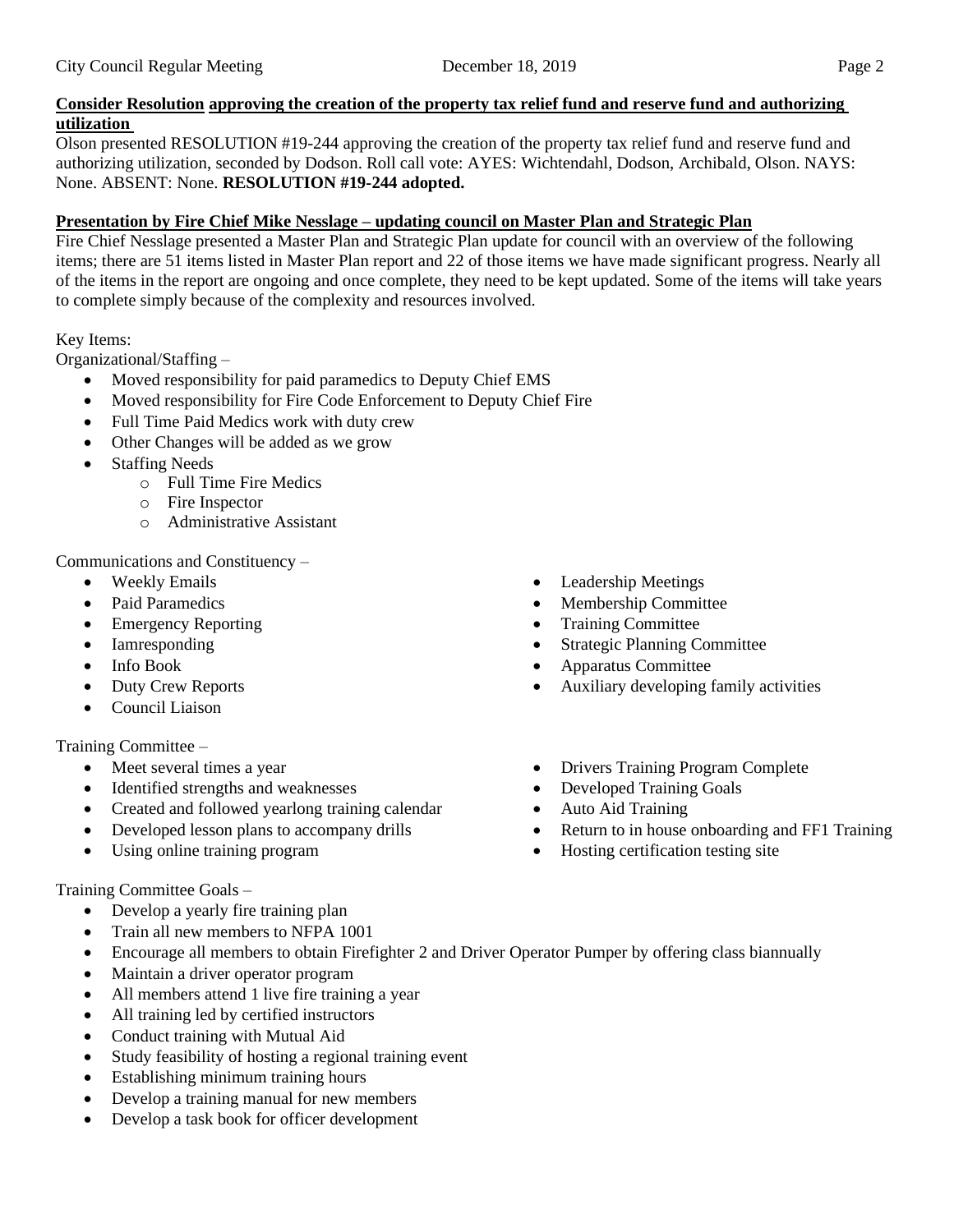Strategic Planning Committee –

- Identified Strengths and weaknesses
- **Strengths** 
	- o Response Times, Community Involvement, Training, Recruitment Equipment, Fellowship, Retention, Medical Care, Public Education, Professionalism, Experienced Leadership
- Weaknesses
	- o Overcrowding, No Training Facility, Organizational Pride, Training Attendance, Events Participation, Officer Development
- Ten Years from now
	- o Combination style staffing
	- o 1 vs 2 stations
	- o Good equipment mix
	- o Impact of Tower Terrace
- Items to work on
	- o Recruitment Plan
	- o Training reimbursement
	- o Keep working on existing station updates
	- o Financial Report to Members
		- Council Liaison
	- o Discussed Area Ambulance Coverage
	- o Discussed Shellsburg and Palo Coverage

Fire Prevention Team –

- o Developing Community Risk Assessments
- o Assist with Inspections
- o Code Review and Development
- o Fire Investigations
- o Managing Pub Ed Program (Fire Chief)
- o Managing and Supervision Fire Inspections (Dep. Chief)

## **12th Avenue Rehabilitation Project**

Norton presented RESOLUTION #19-245 approving partial payment #3 in the amount of \$82,593.91 to LL Pelling for the 12th Avenue Rehabilitation Project, seconded by Olson. Roll call vote: AYES: Archibald, Wichtendahl, Olson, Norton, Dodson. NAYS: None. ABSENT: None. **RESOLUTION #19-245 adopted.**

## **18th Avenue PCC Pavement Widening Project**

Dodson presented RESOLUTION #19-246 approving partial payment #1 in the amount of \$84,689.01 to Midwest Concrete Incorporated in connection with the 18th Avenue PCC Pavement Widening Project, seconded by Norton. Roll call vote: AYES: Dodson, Norton, Wichtendahl, Olson, Archibald. NAYS: None. ABSENT: None. **RESOLUTION #19- 246 adopted.** 

# **Acquisition Plat for Lot 1 Auditors Plat #322 and Acquisition Plat for Lots 4, 5 and 6 of Auditors Plat #345**

Wichtendahl presented RESOLUTION #19-247 approving acquisition plans for Lot 1 of Auditors Plat #322 and lots 4, 5, and 6 Auditors Plat #345 to establish the Robins Road Right-of-Way to be used to accommodate the street and public utilities completed with the Capital Improvement Project-Emmons Street/North Center Point Road/Robins Road Intersection Improvement Phase II Roadway Project, seconded by Archibald. Roll call vote: AYES: Olson, Archibald, Wichtendahl, Dodson, Norton. NAYS: None. ABSENT: None. **RESOLUTION #19-247 adopted.** 

# **Railroad Quiet Zone Study-Center Point Road, Emmons Street and Blairs Ferry Road**

Norton presented RESOLUTION #19-248 approving contract amendment #1 to the Quiet Zone Study for the Center Point Road, Emmons Street, Blairs Ferry Road railroad crossings with Anderson Bogert Engineers to proceed with the design phase including plans and specifications, seconded by Wichtendahl. Roll call vote: AYES: Norton, Olson, Dodson, Archibald, Wichtendahl. NAYS: None. ABSENT: None. **RESOLUTION #19-248 adopted.**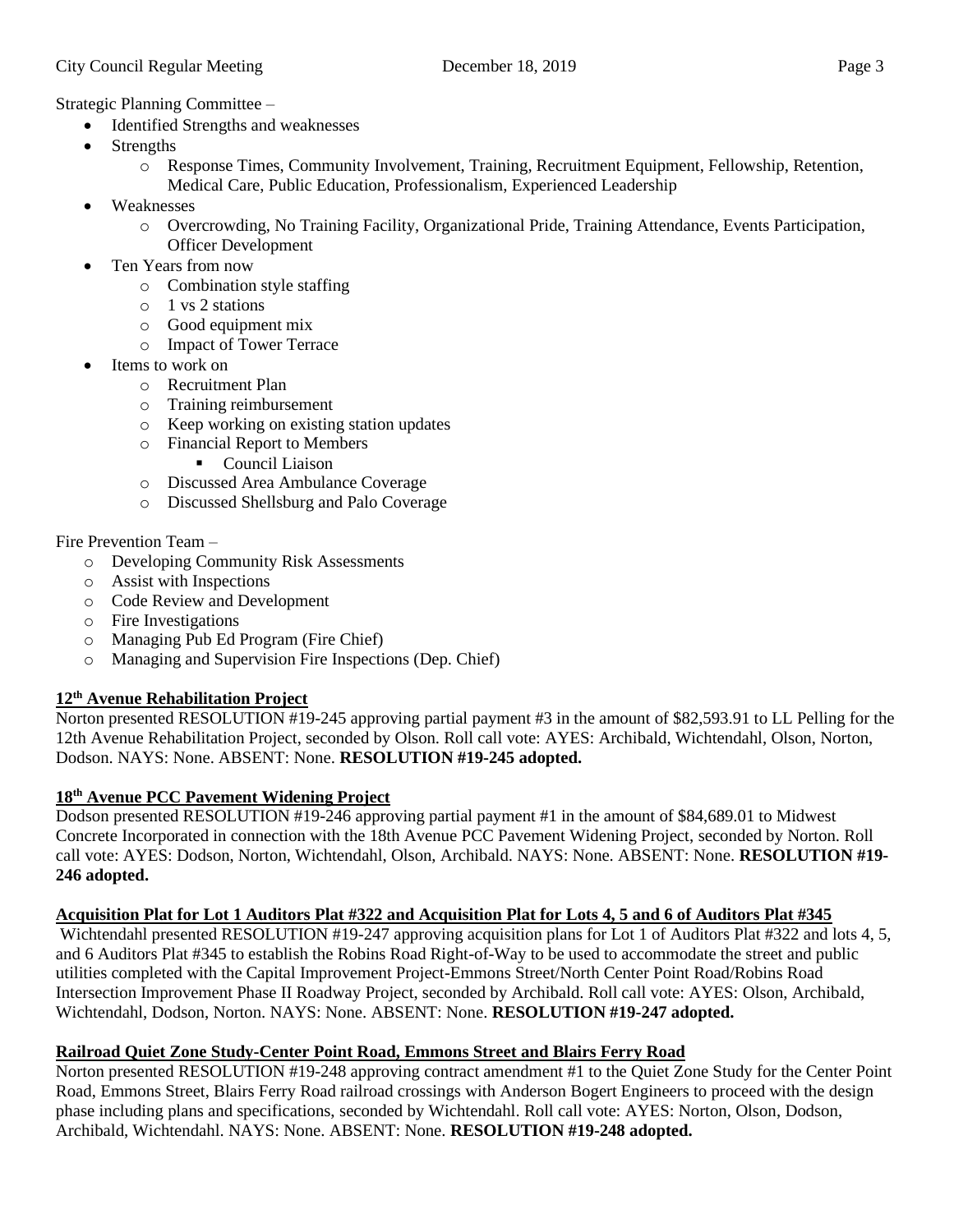## **Sherman Square 9th Addition**

Archibald presented RESOLUTION #19-249 approving the public improvements included in the Sherman Square 9th Addition to the City of Hiawatha, seconded by Norton. Roll call vote: AYES: Wichtendahl, Dodson, Archibald, Norton, Olson. NAYS: None. ABSENT: None. **RESOLUTION #19-249 adopted.** 

### **Consider Resolution approving application to the Metropolitan Planning Organization for FY24 Surface Transportation Block Grant and Transportation Funds**

Archibald presented RESOLUTION #19-250 approving an application to the Corridor Metropolitan Planning Organization (MPO) for the FY 24 fiscal year funding for the Tower Terrace Road, seconded by Norton. Roll call vote: AYES: Archibald, Wichtendahl, Olson, Norton, Dodson. NAYS: None. ABSENT: None. **RESOLUTION #19-250 adopted.** 

## **Ground Emergency Medical Transfer (GEMT)**

Dodson presented RESOLUTION #19-251 authorizing city staff to enter into an intergovernmental transfer of public funds agreement between the Iowa Department of Human Services and the Hiawatha Ambulance as the GEMT provider, seconded by Archibald. Roll call vote: AYES: Olson, Archibald, Wichtendahl, Dodson, Norton. NAYS: None. ABSENT: None. **RESOLUTION #19-251 adopted.** 

Norton presented RESOLUTION #19-252 authorizing staff to enter into a contract with Public Consulting Group, Inc. a consulting firm to meet GEMT audits requirements and provide other assistance as needed to determine reimbursement calculations, seconded by Wichtendahl. Roll call vote: AYES: Wichtendahl, Norton, Archibald, Olson, Dodson. NAYS: None. ABSENT: None. **RESOLUTION #19-252 adopted.** 

### **Consider Resolution outlining Hiawatha's philosophy and support of regionalized emergency response procedures and capabilities**

Olson presented RESOLUTION #19-253 outlining Hiawatha's philosophy and support of regionalized emergency response procedures and capabilities, seconded by Archibald. Roll call vote: AYES: Norton, Olson, Wichtendahl, Dodson, Archibald. NAYS: None. ABSENT: None. **RESOLUTION #19-253 adopted.** 

## **Hiawatha Public Library Expansion and Renovation Project**

Norton presented RESOLUTION #19-254 acknowledging the Library Board's Resolution 19-40 and authorize Finance Director to issue payment for Pay Estimate #7 for the Hiawatha Public Library Expansion and Renovation Project in the amount of \$180,242.55, seconded by Wichtendahl. Roll call vote: AYES: Olson, Archibald, Wichtendahl, Dodson, Norton. NAYS: None. ABSENT: None. **RESOLUTION #19-254 adopted.** 

Dodson presented RESOLUTION #19-255 acknowledging the Library Board's Resolution 19-41 and authorize Finance Director to issue payment for Change Order #7 for the Hiawatha Public Library Expansion and Renovation Project in the amount of \$773.93, seconded by Archibald. Roll call vote: AYES: Wichtendahl, Dodson, Archibald, Norton, Olson. NAYS: None. ABSENT: None. **RESOLUTION #19-255 adopted.** 

Wichtendahl presented RESOLUTION #19-256 acknowledging the Library Board's Resolution 19-42 declining Change Order #8 for the Hiawatha Public Library Expansion and Renovation Project in the amount of \$1,910.77, seconded by Olson. Roll call vote: AYES: Archibald, Wichtendahl, Olson, Norton, Dodson. NAYS: None. ABSENT: None. **RESOLUTION #19-256 adopted.** 

Norton presented RESOLUTION #19-257 acknowledging the Library Board's Resolution 19-43 and authorize Finance Director to issue payment for Change Order #9 for the Hiawatha Public Library Expansion and Renovation Project in the amount of \$486.96, seconded by Wichtendahl. Roll call vote: AYES: Norton, Olson, Archibald, Dodson, Wichtendahl. NAYS: None. ABSENT: None. **RESOLUTION #19-257 adopted.** 

Olson presented RESOLUTION #19-258 acknowledging the Library Board's Resolution 19-44 and authorize Finance Director to issue payment for Change Order #10 for the Hiawatha Public Library Expansion and Renovation Project in the amount of \$428.40, seconded by Dodson. Roll call vote: AYES: Dodson, Norton, Wichtendahl, Olson, Archibald. NAYS: None. ABSENT: None. **RESOLUTION #19-258 adopted.**